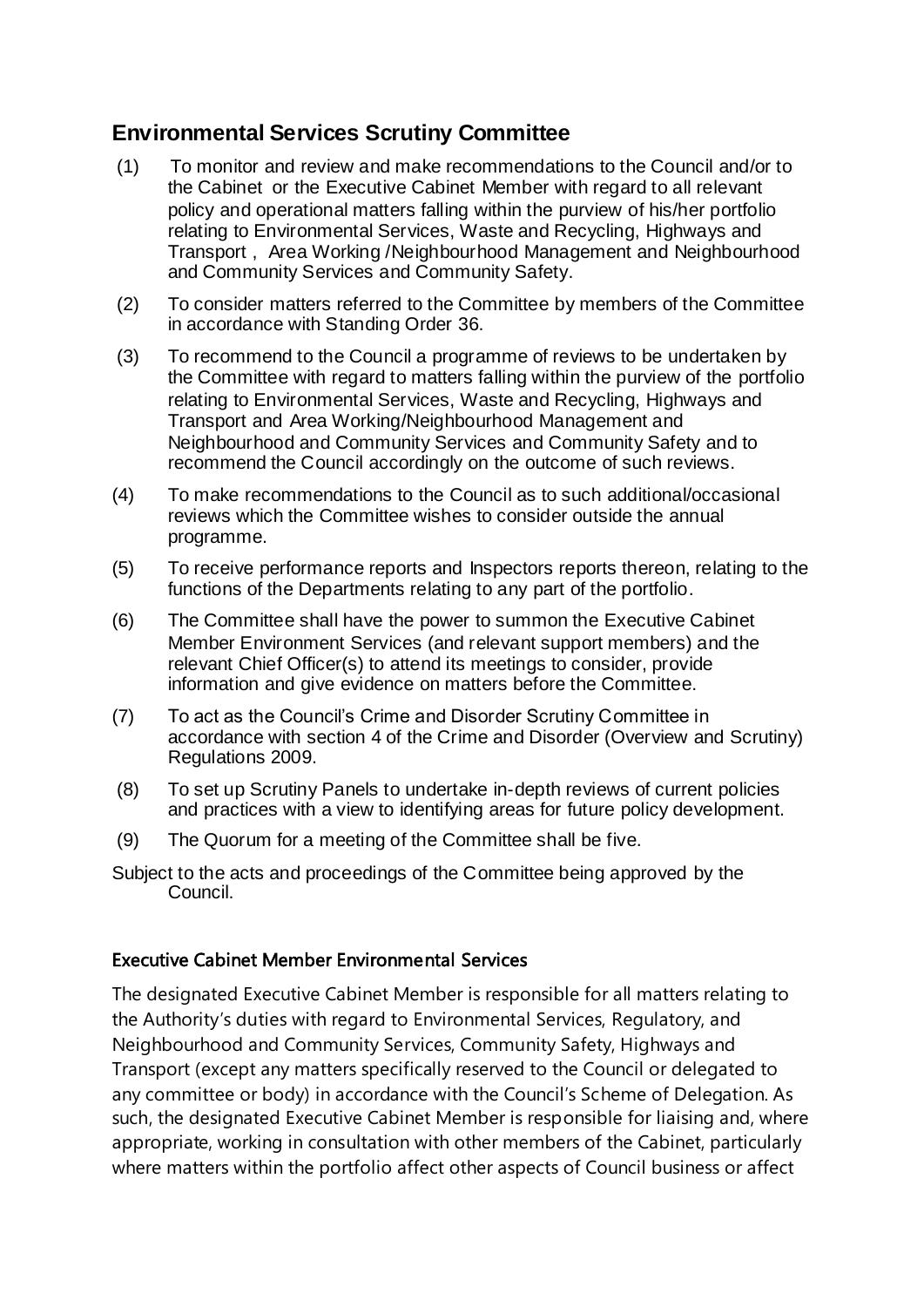the Borough generally.

The designated Executive Cabinet Member is responsible for ensuring appropriate consultation with partners and the community on matters relating to this Portfolio.

The actions and decisions of the designated Executive Cabinet Member will, at all times, remain within the context of the policy framework established or any variation thereto approved by the Council.

### To have overall responsibility for :

- (1) Recommendations with respect to Licensing Strategy and Policy except where they fall within the remit of the Licensing and Environmental Regulation Committee.
- (2) The environmental health and trading standards functions of the Council, except insofar as these fall within the remit of the Licensing and Environmental Regulation Committee.
- (3) The functions of the Council as regulator for public safety at sports grounds.
- (4) The Civil Contingencies functions of the Council.
- (5) Co-ordination of the Council's response to Neighbourhood Renewal Strategies and the delivery of Neighbourhood Management.
- (6) The development and implementation of the Council's policies in respect of Area Working.
- (7) Drainage and sewerage matters which are the responsibility of the Council.
- (8) Responsibility for ensuring the Council discharges its various duties under the Land Drainage Acts.
- (9) Co-ordination of functions concerning environmental amenity and countryside planning, including conservation and the Council's land reclamation programmes.
- (10) The management and monitoring of the Council's Carbon Management Programme
- (11) Responsibility for the Environmental Services Department.
- (12) The designation of certain land and features as being necessary to prevent flooding under the Flood and Water Management Act 2010 and to exercise relevant powers under the Flood Risk Regulations 2009.

### To submit to the Cabinet (for approval, where appropriate, by the Council):

(1) Recommendations with respect to the Council's Licensing Act and Gambling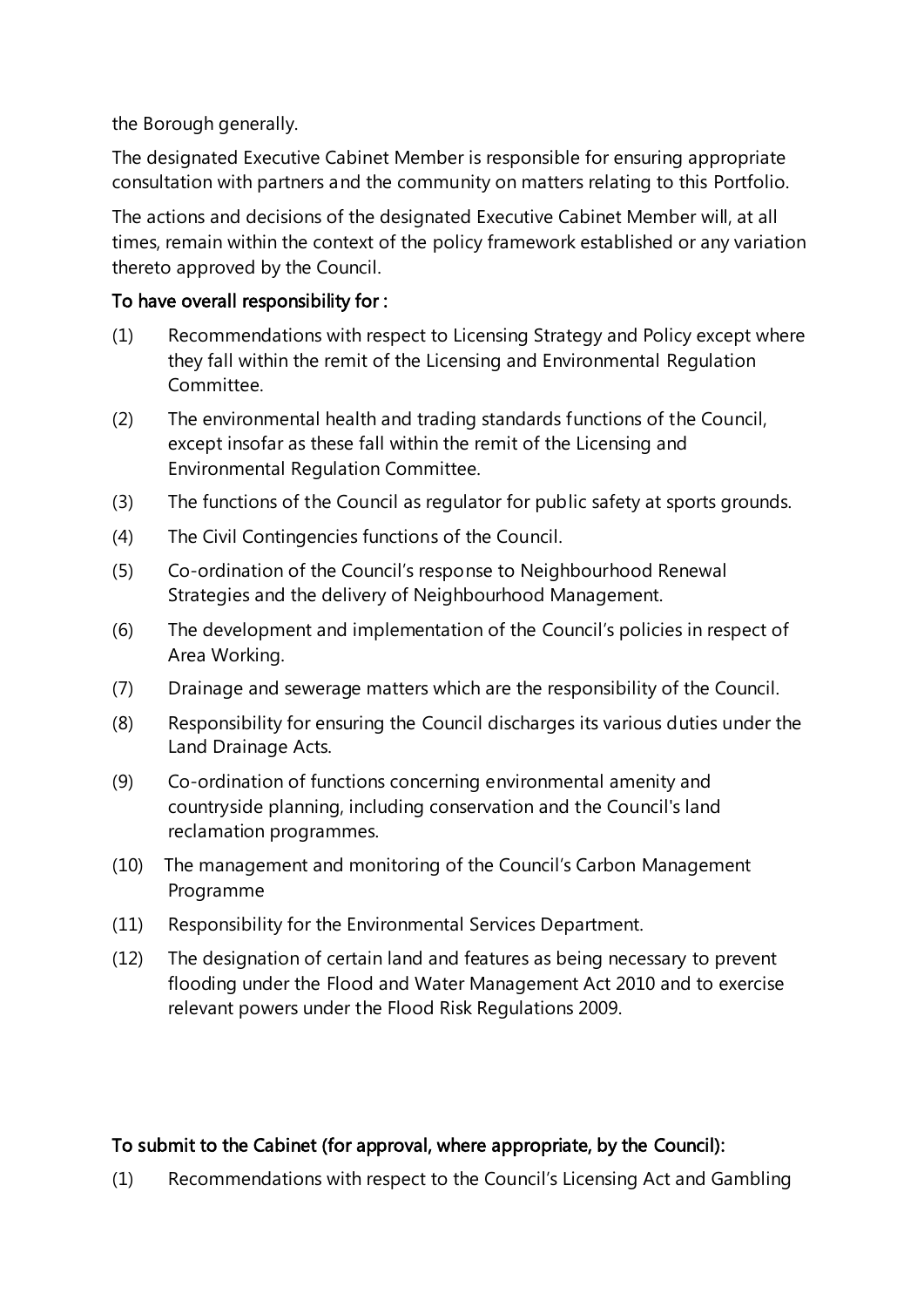Act Policies.

- (2) Recommendations with regards to the Council's Food Service Plan.
- (3) Recommendations with regard to the preparation and submission of bids for grants/loans under Department of the Environment, Food and Rural Affairs (DEFRA).
- (4) Recommendations with regard to the Council's Contaminated Land Strategy.

THE EXECUTIVE MEMBER WILL MAKE DECISIONS, IN CONSULTATION WITH THE DESIGNATED CABINET MEMBER WITH RESPECT TO THE FOLLOWING AREAS OF RESPONSIBILITY

### Community Services

### To have overall responsibility for:

- (1) All matters relating to waste collection.
- (2) The functions of the Council as waste collection authority and all matters in respect of the collection of refuse.
- (3) All matters relating to recycling
- (4) The interface of waste collection and disposal arrangements.
- (5) The management of the Council's Fleet Management Functions, except insofar as these fall within the remit of the Deputy Leader's portfolio.
- (6) The operation, design and development of all public parks, including countryside parks and river valleys (including works carried out in association with other authorities) and the design and management of open spaces and other landscaped areas under the control of the Council.
- (7) The functions of the Council and all matters in respect of the collection of litter, the cleaning of streets and the management of public conveniences.
- (8) The delivery of the Cleaner Bolton strategy.
- (9) In accordance with the powers delegated to the Director of Environmental Services and Chief Property Officer operation and management of the Council's retail markets functions.
- (10) Operation and management of Farmers' Markets within the Borough.
- (11) The management of the Council's Building Cleaning functions.
- (12) The management of the Council's Security and Response functions, including the closed-circuit television (CCTV) surveillance function.
- (13) To promote, develop and monitor environmental, education and enforcement strategies across the Borough.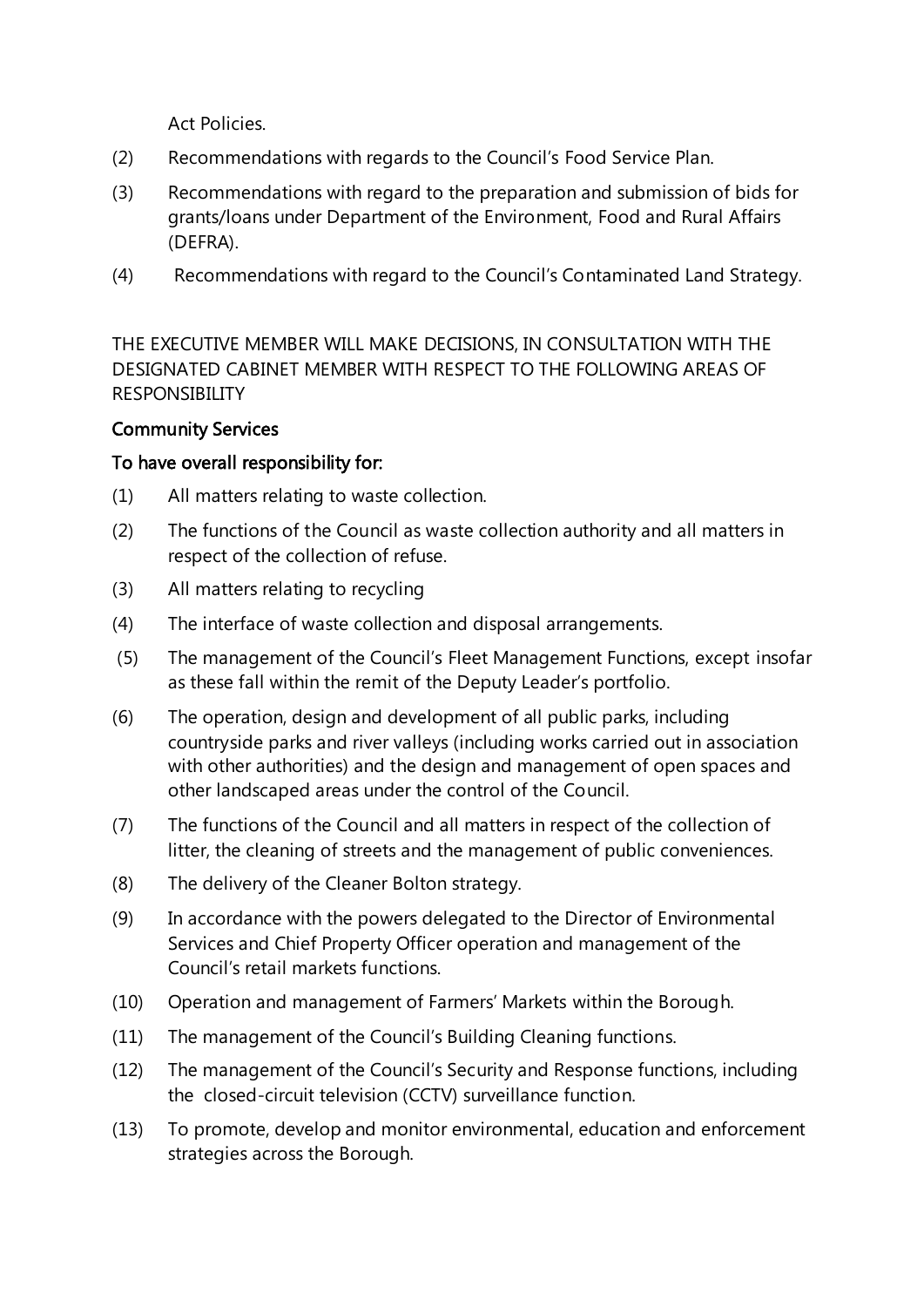- (14) The Management of the Council's School Meals Catering functions.
- (15) The development of Community Centres.
- (16) The promotion and regulation of parks and the approval of details of arrangements in respect of fairs and shows within the Borough (excluding the Town Centre).
- (17) Management of reservoirs in the ownership of the Council.
- (18) Responsibility for the provision of funeral facilities through the Cemeteries and Crematorium services and the provision and management of cemeteries, crematoria and disused church and chapel yards.
- (19) The management and provision of pest control service needs.
- (20) The Management of the Albert Halls complex including the Council's catering functions.
- (21) Matters relating to allotments in the ownership of the Council, or administered by the Council under agency arrangements, including the undertaking of consultation with allotments holders in respect of such matters.

#### Highways and Transport

.

#### To have overall responsibility for:

- (1) The functions of the Council as highway authority, except insofar as these fall within the remit of the Planning Committee.
- (2) Matters relating to the agreement of a policy, programme and implementation of highway maintenance and improvement works funded from revenue budgets.
- (3) The design and implementation of engineering projects, including highways, bridges, pedestrian areas and car parks.
- (4) Matters relating to the Closure of Streets.
- (5) Matters relating to the agreement of a programme of capital works and maintenance for the classified roads in the Borough.
- (6) Ensuring that the Council complies with its duties under the Traffic Management Act 2004.
- (7) Co-ordinating transport planning with land-use planning to achieve the aims of the Authority.
- (8) Matters relating to the support for public transport facilities and operations within the Borough.